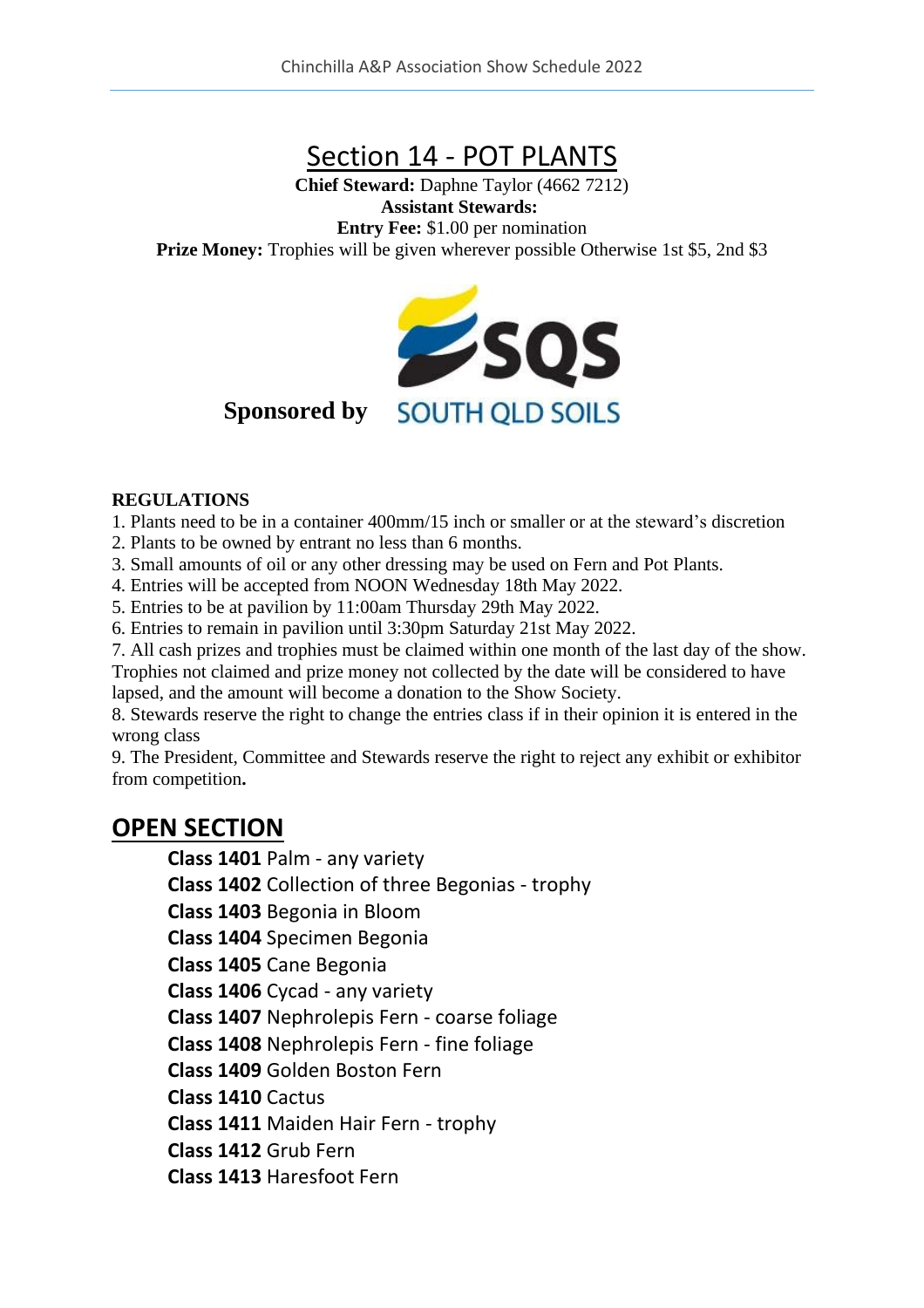**Class 1414** Polypodium Fern - other than those catered for **Class 1415** Any Other Fern - not catered for **Class 1416** Topiary

#### Class 1417

### Show Feature "Pastel sunset" any plant with pastel foliage/flowers

**Class 1418** Syngonium

**Class 1419** Best Hanging Basket - other than fern or zygo

**Class 1420** Community Pot -2 or more plants planted in one pot

**Class 1421** Plant - plain foliage

**Class 1422** Plant - variegated foliage

**Class 1423** Plant in bloom - other than zygo cactus

**Class 1424** Succulent

**Class 1425** Philodendron

**Class 1426** Collection of 3 Bromeliads

**Class 1427** Peperomia Plant

**Class 1428** Zygo Cactus - in bloom

**Class 1429** Novelty Pot

**Class 1430** Bromeliad

**Class 1431** Elkhorn

**Class 1432** Staghorn

**Class 1433** Bonsai

**Class 1434** Any Other plant - not catered for

**Class 1435** Terrarium or Dish Garden

#### **Children's Section - Entry Free**

**Class 1436** Flowering Plant **Class 1437** Foliage Plant **Class 1438** Mini Gardens

## **Class 1450**

Best Old Hat & Work Boots in the Southwest

**Do you have old character looking hats and boots? Chinchilla Show Society would like to put them on display Must still be able to be worn**